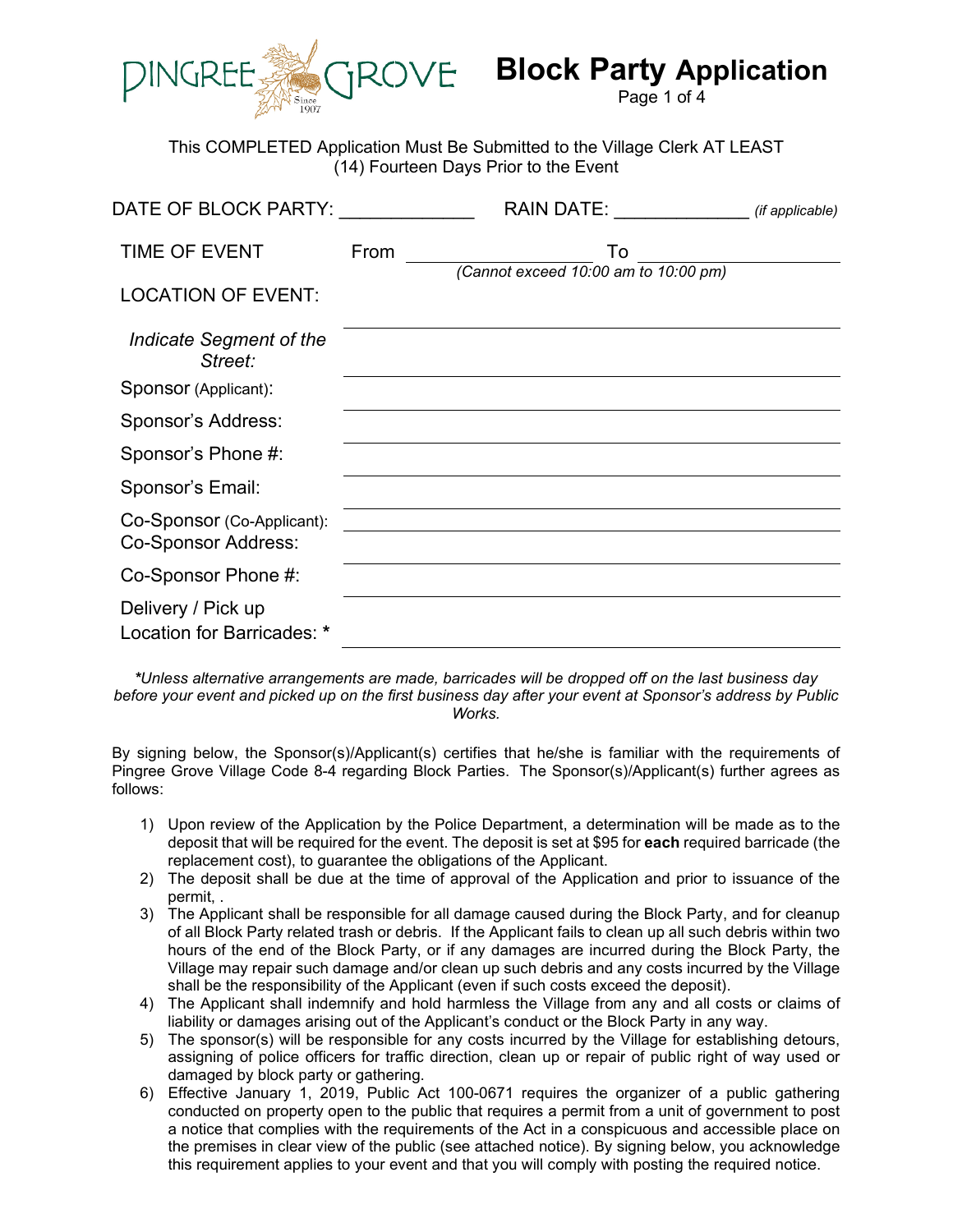

# **DVE Block Party Application**

Page 2 of 4

- 7) The Village will deliver the required number of barricades to the applicant's home address during normal working hours of the Village, on a business day preceding the event. The applicant is responsible for installing the barricades in accordance with the barricade diagram provided by the Village upon approval, immediately prior to the start of the event. The applicant is responsible for taking down the barricades upon conclusion of the event, and not later than 10:00pm on the day of the event. The applicant shall be responsible for safely storing the barricades from the point when taken down until retrieved by the Village. Retrieval shall generally occur at the applicant's house, on the first business day following the event. At the applicant's preference, arrangements can be made to pick up and drop off the barricades at the Village Municipal Campus. The applicant is responsible for the barricades at all times when in the applicant's possession and until returned to the Village. The cost for **each** barricade that is not returned or is damaged is \$95.00.
- 8) All participants of this Block Party shall agree to follow any and all state regulations regarding events of this nature.

I have read and understand the rules and restrictions regarding block parties:

| Sponsor | Date: ______________ | Co-Sponsor                                                               |
|---------|----------------------|--------------------------------------------------------------------------|
|         |                      | <b>Pingree Grove Police Department</b><br>Approved _____ Denied______    |
|         |                      |                                                                          |
|         |                      |                                                                          |
|         |                      | <b>Pingree Grove Fire Department</b><br>Approved Denied                  |
|         |                      |                                                                          |
|         |                      |                                                                          |
|         |                      | <b>Village Manager</b><br>Approved _____ Denied ____                     |
|         |                      | Date ___________________<br>Signature __________________________________ |
|         |                      |                                                                          |

**NOTE: A MINIMUM OF FOUR (4) BARRICADES ARE REQUIRED WITH A \$95.00 REFUNDABLE DEPOSIT PER REQUIRED BARRICADE**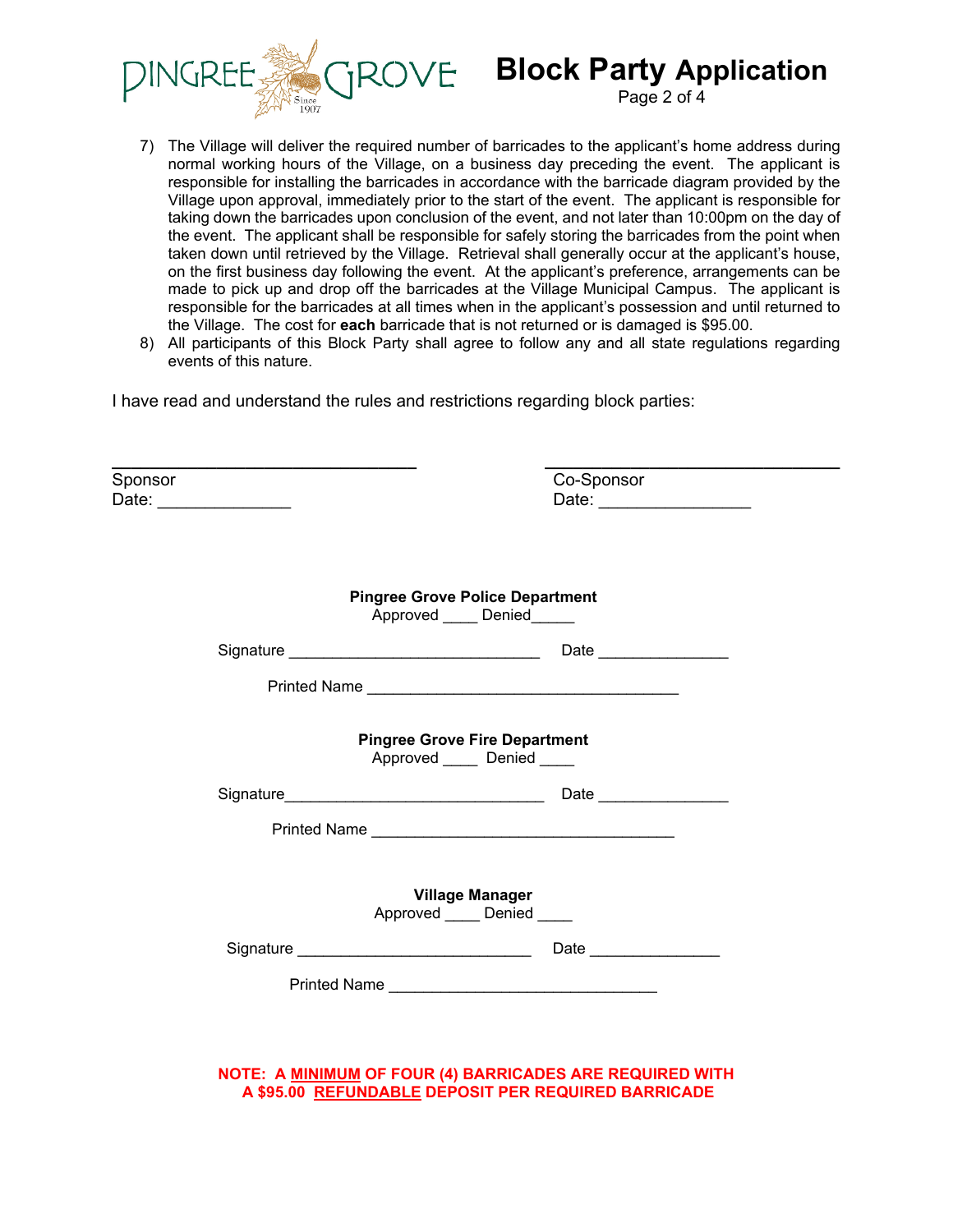

**Block Party Application**

Page 3 of 4

**Location: \_\_\_\_\_\_\_\_\_\_\_\_\_\_\_\_\_\_\_\_\_\_\_\_\_\_\_\_\_\_\_\_\_\_\_\_\_\_\_\_\_\_\_\_\_\_\_\_\_\_\_\_\_\_\_\_\_** 

**Party Date: \_\_\_\_\_\_\_\_\_\_\_\_\_\_\_\_\_\_\_\_** 

#### **VILLAGE OF PINGREE GROVE BLOCK PARTY APPROVAL LIST**

#### **SIGNATURE AND ADDRESS OF HOMEOWNERS AFFECTED BY STREET CLOSING/AMPLIFIED MUSIC/ALCOHOL**

#### **51% OF AFFECTED HOUSEHOLDS MUST CONSENT \*MANDATORY PAGE\***

#### **PARTICIPANTS AGREE TO COMPLY WITH ANY AND ALL STATE REGULATIONS REGARDING EVENTS OF THIS NATURE.**

| <b>Name</b> | <b>Address</b> |
|-------------|----------------|
|             |                |
|             |                |
|             |                |
|             |                |
|             |                |
|             |                |
|             |                |
|             |                |
|             |                |
|             |                |
|             |                |
|             |                |
|             |                |
|             |                |
|             |                |
|             |                |
|             |                |
|             |                |
|             |                |
|             |                |
|             |                |
|             |                |
|             |                |
|             |                |

**ALL PARTICIPANTS ARE ADVISED THAT THE STREET MUST BE MADE AVAILABLE TO EMERGENCY VEHICLES OR RESIDENTS REQUESTING ACCESS**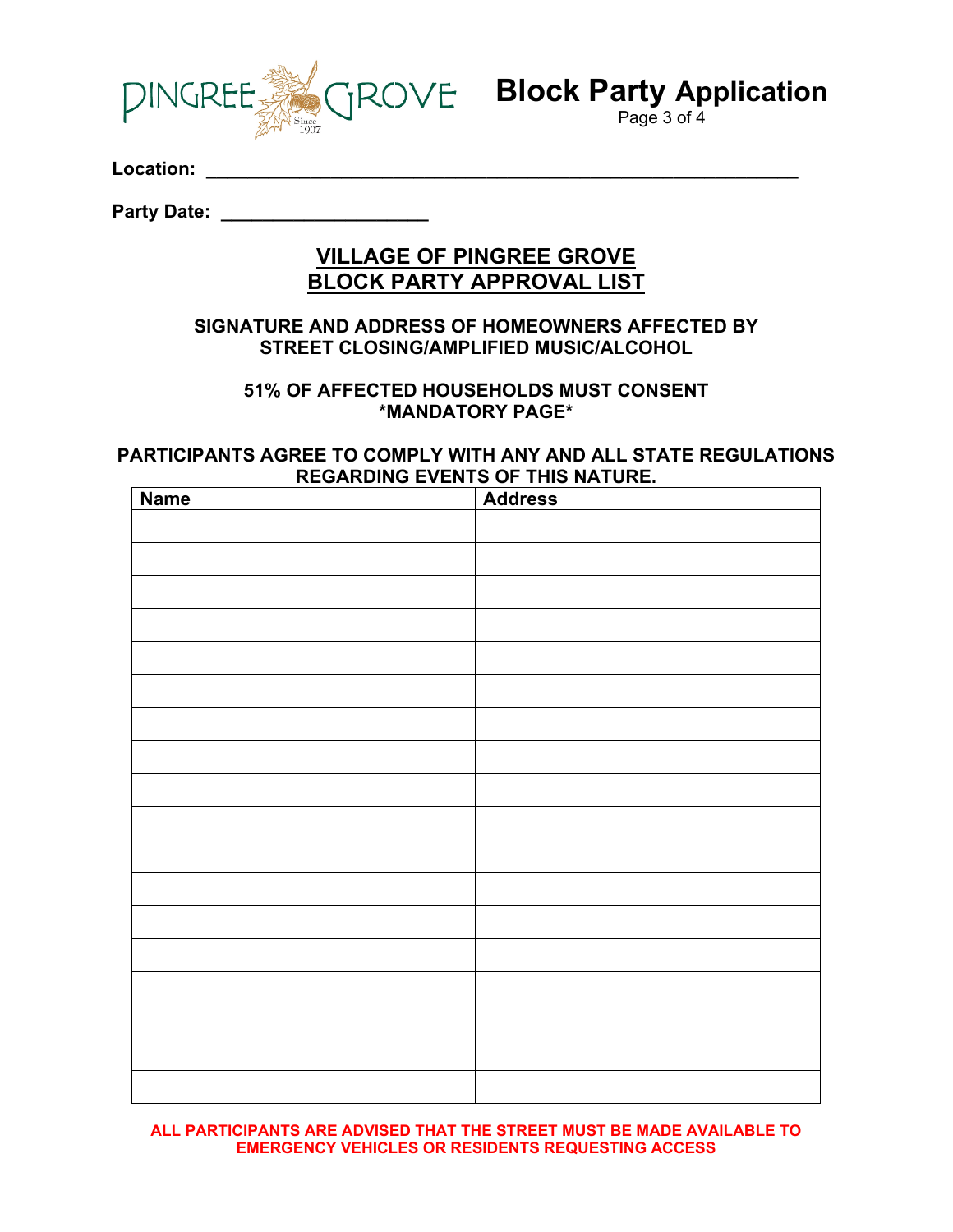

# **ROVE** Block Party Application

Page 4 of 4

**Location: \_\_\_\_\_\_\_\_\_\_\_\_\_\_\_\_\_\_\_\_\_\_\_\_\_\_\_\_\_\_\_\_\_\_\_\_\_\_\_\_\_\_\_\_\_\_\_\_\_\_\_\_\_\_\_\_\_**

**Party Date: \_\_\_\_\_\_\_\_\_\_\_\_\_\_\_\_\_\_\_\_**

#### **BLOCK PARTY CHECKLIST REGARDING ALCOHOL AND OTHER RESTRICTIONS**

- No alcoholic liquor shall be sold at any block party or gathering pursuant to Village Code 8-4-4(c).
- **Liquor is restricted to common areas**
- **Liquor can only be consumed or possessed by someone 21 years of age or older**
- **EXECT** Liquor cannot be possessed or consumed in any vehicle

Will there be amplified music?  $VES \Box NO \Box$ 

Music noise level is restricted to a reasonable level (regardless of time)

Other regulations:

- **Street to be kept passable by ANYONE requesting passage**
- **The Police Department reserves the right to revoke this permit.**

Please remember that the issuance of this Block Party Permit does not exclude the bearer of any State of Illinois or Village of Pingree Grove laws or ordinances.

\_\_\_\_\_\_\_\_\_\_\_\_\_\_\_\_\_\_\_\_\_\_\_\_\_\_\_\_\_\_\_\_\_\_\_\_\_\_\_\_\_\_\_\_ \_\_\_\_\_\_\_\_\_\_\_\_\_\_\_\_\_ Sponsor Signature Date